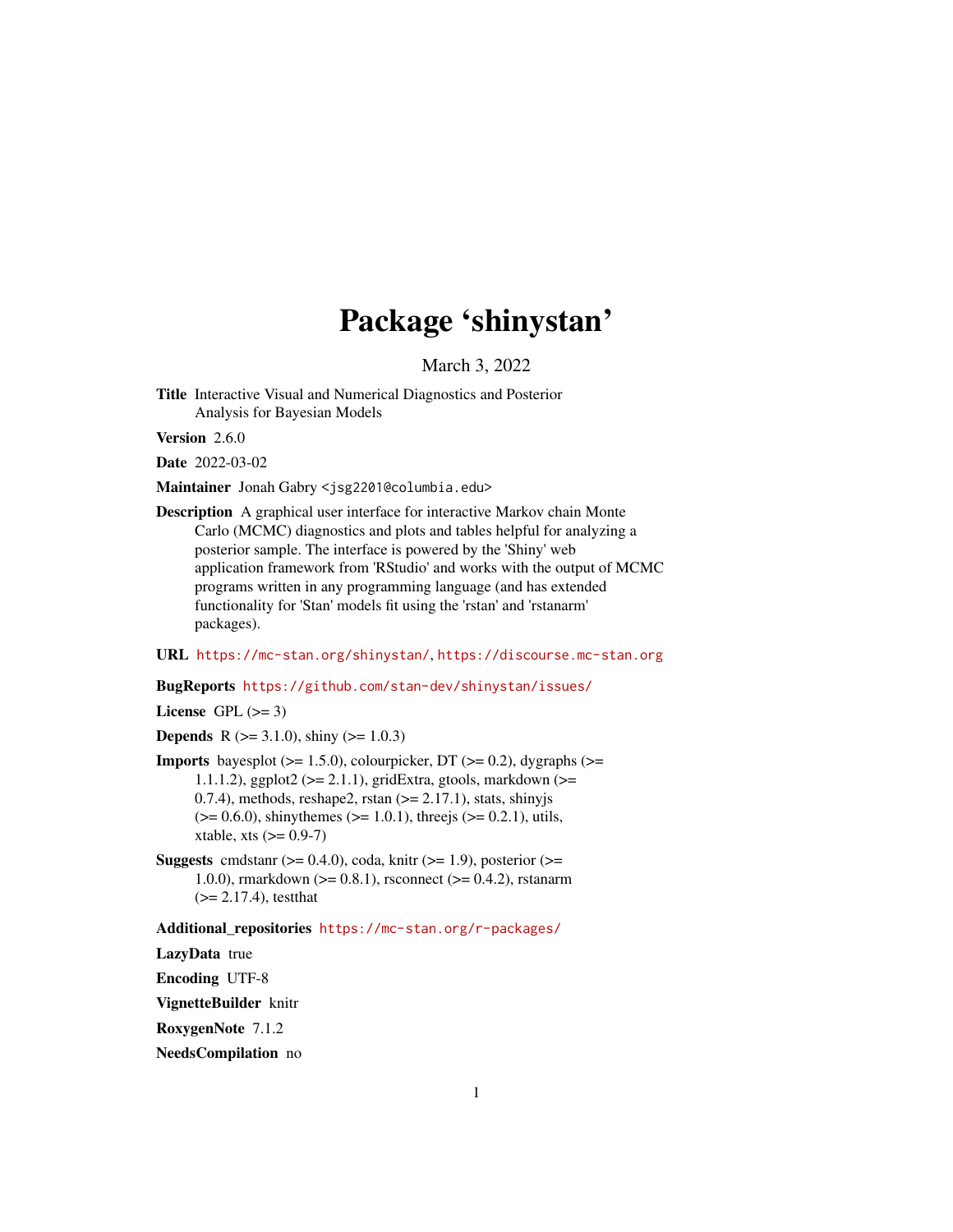<span id="page-1-0"></span>Author Jonah Gabry [aut, cre], Duco Veen [aut], Stan Development Team [ctb], Michael Andreae [ctb], Michael Betancourt [ctb], Bob Carpenter [ctb], Yuanjun Gao [ctb], Andrew Gelman [ctb], Ben Goodrich [ctb], Daniel Lee [ctb], Dongying Song [ctb], Rob Trangucci [ctb]

Repository CRAN

Date/Publication 2022-03-03 00:10:02 UTC

# R topics documented:

| Index |  |
|-------|--|

shinystan-package shinystan *R package ('ShinyStan' graphical user interface)*

# **Description**

Applied Bayesian data analysis is primarily implemented through the Markov chain Monte Carlo (MCMC) algorithms offered by various software packages. When analyzing a posterior sample obtained by one of these algorithms the first step is to check for signs that the chains have converged to the target distribution and and also for signs that the algorithm might require tuning or might be ill-suited for the given model. There may also be theoretical problems or practical inefficiencies with the specification of the model. The ShinyStan app provides interactive plots and tables helpful for analyzing a posterior sample, with particular attention to identifying potential problems with the performance of the MCMC algorithm or the specification of the model. ShinyStan is powered by the Shiny web application framework by RStudio (<https://shiny.rstudio.com/>) and works with the output of MCMC programs written in any programming language (and has extended functionality for models fit using the **rstan** package and the No-U-Turn sampler).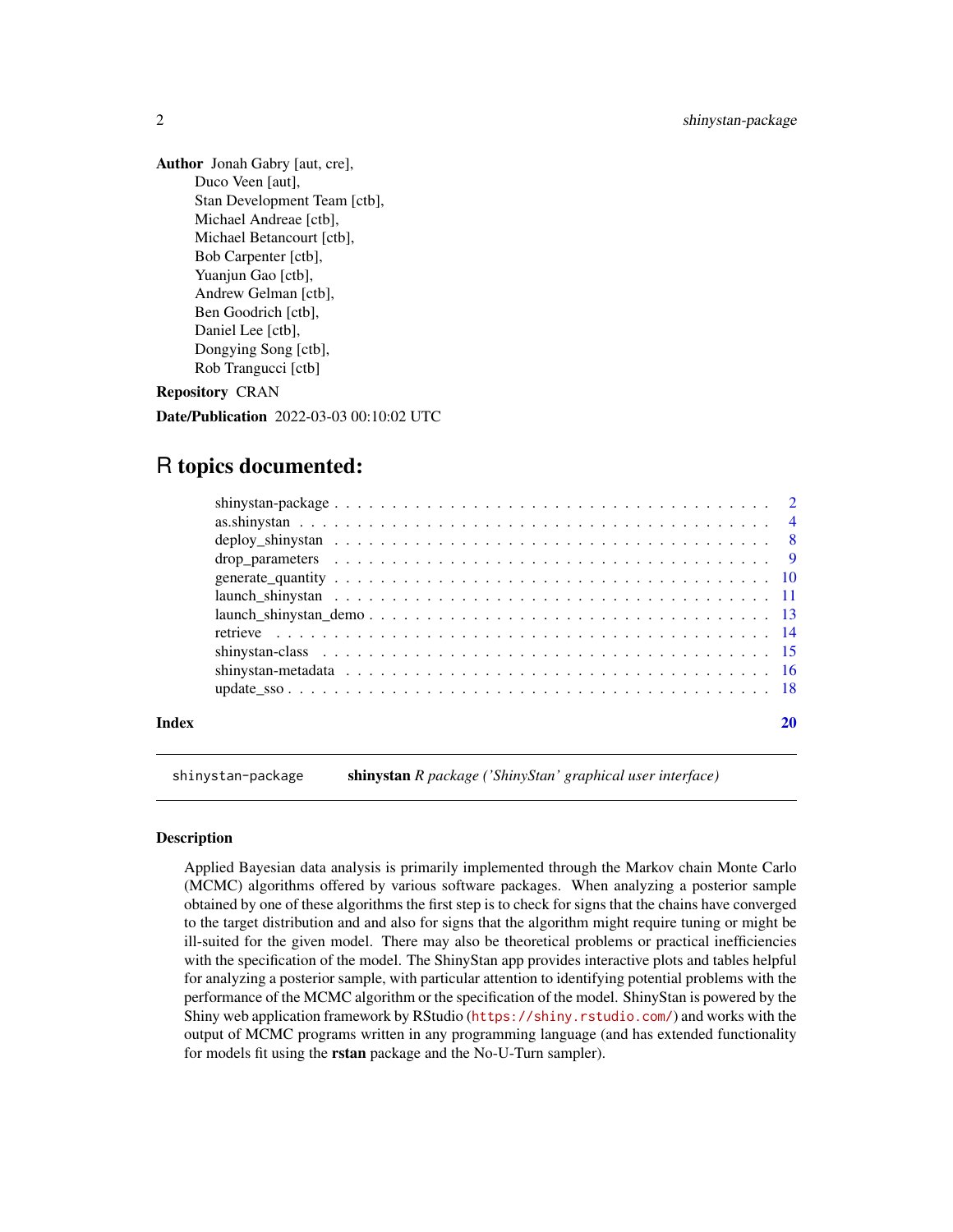#### <span id="page-2-0"></span>ShinyStan has extended functionality for Stan models

Stan (<https://mc-stan.org/>) models can be run in R using the [rstan](#page-0-0) package. Other packages like **[rstanarm](#page-0-0)** and brms provide higher-level interfaces to Stan that use rstan internally.

#### Saving and sharing

The **shinystan** package allows you to store the basic components of an entire project (code, posterior samples, graphs, tables, notes) in a single object, a [shinystan object](#page-3-1) (sso, for short). Users can save many of the plots as **ggplot2** objects for further customization and easy integration in reports or post-processing for publication.

The [deploy\\_shinystan](#page-7-1) function lets you easily deploy your own ShinyStan apps online for any of your models using the shinyapps.io service from 'RStudio'. Each of your apps (each of your models) will have a unique url and will be compatible with most web browsers.

#### License

The shinystan package is open source licensed under the GNU Public License, version 3 (GPLv3).

#### Demo

Check out the demo using [launch\\_shinystan\\_demo](#page-12-1) or try it with one of your own models using [launch\\_shinystan](#page-10-1).

#### **Resources**

- Web page with online documentation (<https://mc-stan.org/shinystan/>)
- Stan Forums on Discourse (<https://discourse.mc-stan.org>)
- GitHub issue tracker (<https://github.com/stan-dev/shinystan/issues>)

#### References

Muth, C., Oravecz, Z., and Gabry, J. (2018) User-friendly Bayesian regression modeling: A tutorial with rstanarm and shinystan. *The Quantitative Methods for Psychology*. 14(2), 99–119. [https:](https://www.tqmp.org/RegularArticles/vol14-2/p099/p099.pdf) [//www.tqmp.org/RegularArticles/vol14-2/p099/p099.pdf](https://www.tqmp.org/RegularArticles/vol14-2/p099/p099.pdf)

Gabry, J. , Simpson, D. , Vehtari, A. , Betancourt, M. and Gelman, A. (2019), Visualization in Bayesian workflow. \*J. R. Stat. Soc. A\*, 182: 389-402. doi:10.1111/rssa.12378 ([journal version](https://rss.onlinelibrary.wiley.com/doi/full/10.1111/rssa.12378), [preprint arXiv:1709.01449](https://arxiv.org/abs/170 [code on GitHub](https://github.com/jgabry/bayes-vis-paper))

#### See Also

[as.shinystan](#page-3-1) for creating shinystan objects.

[launch\\_shinystan\\_demo](#page-12-1) to try a demo.

[launch\\_shinystan](#page-10-1) to launch the 'ShinyStan' interface using a particular shinystan object.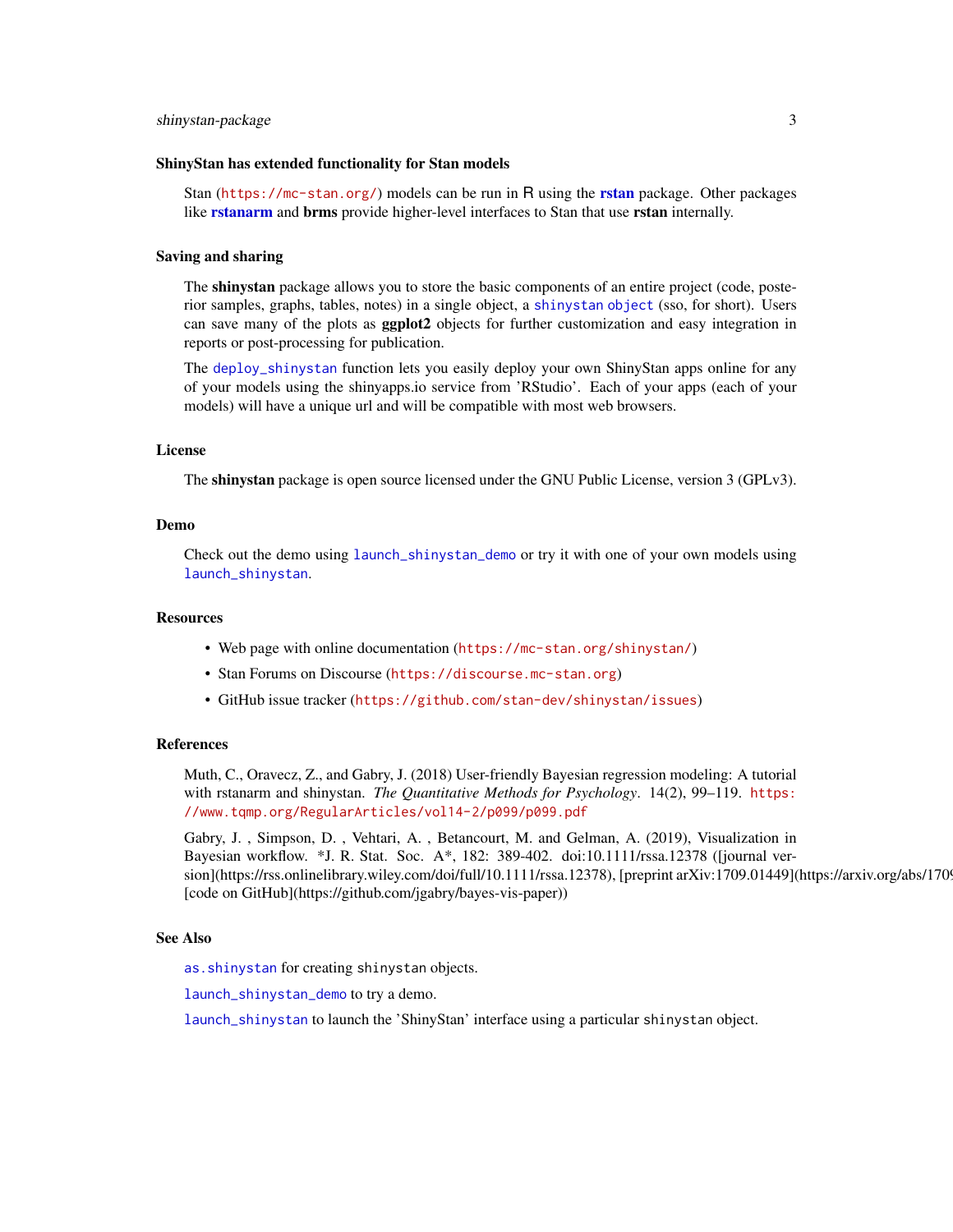# Description

The as.shinystan function creates shinystan objects that can be used with [launch\\_shinystan](#page-10-1) and various other functions in the shinystan package. as shinystan is a generic for which the shinystan package provides several methods. Currently methods are provided for creating shinystan objects from arrays, lists of matrices, stanfit objects (rstan), stanreg objects (rstanarm), and mcmc. list objects (coda).

is.shinystan tests if an object is a shinystan object.

#### Usage

```
as.shinystan(X, ...)
is.shinystan(X)
## S4 method for signature 'array'
as.shinystan(
 X,
 model_name = "unnamed model",
 warmup = \theta,
 burnin = 0,
 param\_dims = list(),
 model_code = NULL,
 note = NULL,
  sampler_params = NULL,
  algorithm = NULL,
 max_treedepth = NULL,
  ...
)
## S4 method for signature 'list'
as.shinystan(
 X,
 model_name = "unnamed model",
 warmup = \theta,
 burnin = 0,
 param_dims = list(),
 model_code = NULL,
 note = NULL,
  sampler_params = NULL,
  algorithm = NULL,
  max_treedepth = NULL,
  ...
```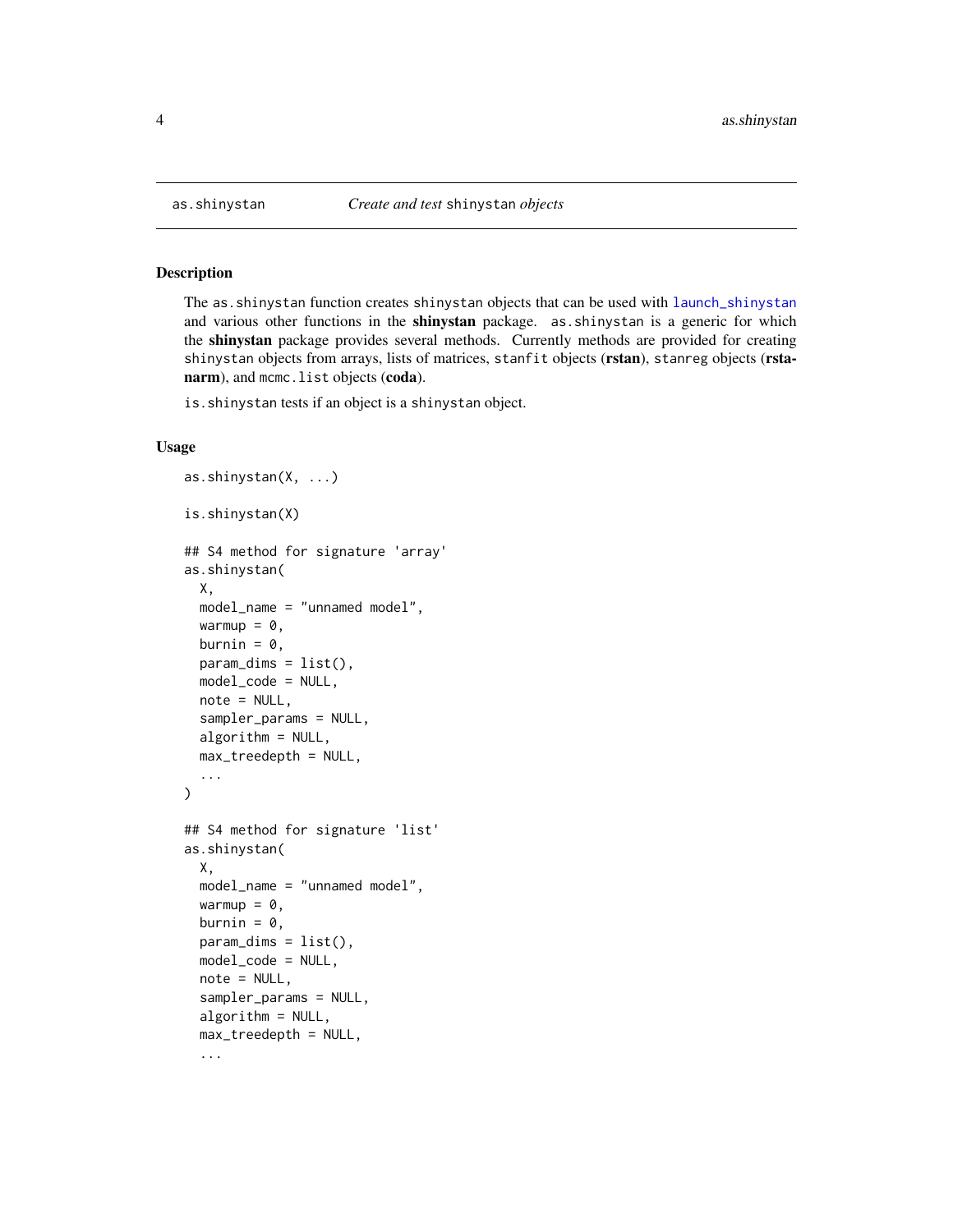# <span id="page-4-0"></span>as.shinystan 5

```
\mathcal{L}## S4 method for signature 'mcmc.list'
as.shinystan(
 X,
 model_name = "unnamed model",
 warmup = \theta,
 burnin = 0,
 param_dims = list(),
 model_code = NULL,
 note = NULL,
  ...
)
## S4 method for signature 'stanfit'
as.shinystan(X, pars, model_name = X@model_name, note = NULL, ...)
## S4 method for signature 'stanreg'
as.shinystan(X, ppd = TRUE, seed = 1234, model_name = NULL, note = NULL, \dots)
## S4 method for signature 'CmdStanMCMC'
as.shinystan(X, pars = NULL, model_name = NULL, note = NULL, \ldots)
```
#### Arguments

| χ          | For as shinystan, an object to be converted to a shinystan object. See the<br>Methods section below. For is shinystan, an object to check.                                                                                                                                                                                                                                                                         |
|------------|--------------------------------------------------------------------------------------------------------------------------------------------------------------------------------------------------------------------------------------------------------------------------------------------------------------------------------------------------------------------------------------------------------------------|
| $\ddots$   | Arguments passed to the individual methods.                                                                                                                                                                                                                                                                                                                                                                        |
| model_name | A string giving a name for the model.                                                                                                                                                                                                                                                                                                                                                                              |
| warmup     | The number of iterations to treat as warmup. Should be $\theta$ if warmup iterations<br>are not included in X.                                                                                                                                                                                                                                                                                                     |
| burnin     | Deprecated. Use warmup instead. The burnin argument will be removed in a<br>future release.                                                                                                                                                                                                                                                                                                                        |
| param_dims | Rarely used and never necessary. A named list giving the dimensions for all<br>parameters. For scalar parameters use 0 as the dimension. See Examples.                                                                                                                                                                                                                                                             |
| model_code | Optionally, a character string with the code used to run the model. This can also<br>be added to your shinystan object later using the model_code function. See<br>model_code for additional formatting instructions. After launching the app the<br>code will be viewable in the Model Code tab. For stanfit (rstan) and stanreg<br>(rstanarm) objects the model code is automatically retrieved from the object. |
| note       | Optionally, text to display on the <b>Notepad</b> page in the 'ShinyStan' GUI (stored<br>in user_model_info slot of the shinystan object).                                                                                                                                                                                                                                                                         |
|            | sampler_params, algorithm, max_treedepth<br>Rarely used and never necessary. If using the as shinystan method for ar-<br>rays or lists, these arguments can be used to manually provide information that<br>is automatically retrieved from a stanfit object when using the as . shinystan                                                                                                                         |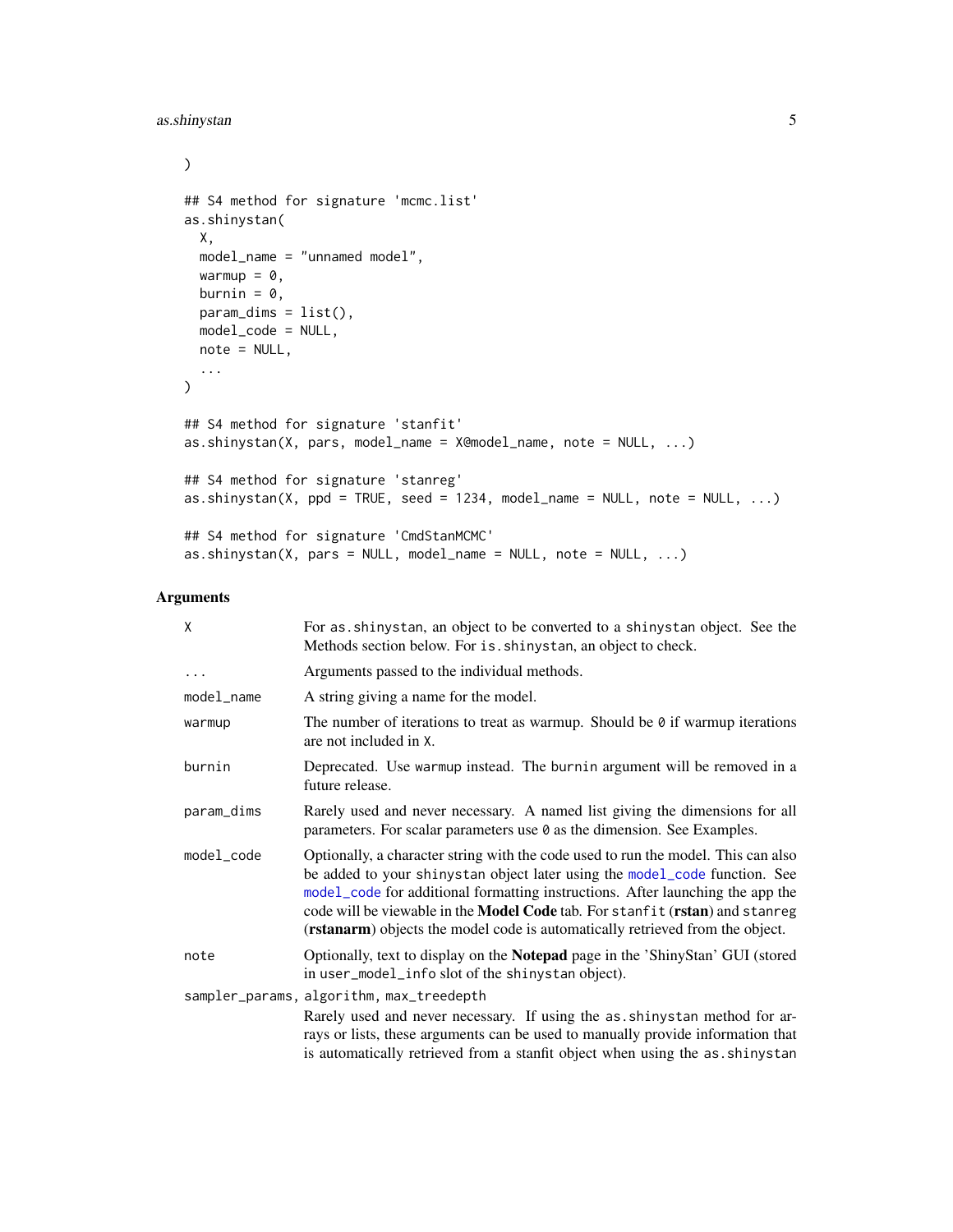<span id="page-5-0"></span>

|      | method for stanfit objects. If specified, sampler_params must have the same<br>structure as an object returned by get_sampler_params (rstan), which is a list<br>of matrices, with one matrix per chain. algorithm, if specified, must be either<br>"NUTS" or "HMC" (static HMC). If algorithm is "NUTS" then max_treedepth<br>(an integer indicating the maximum allowed treedepth when the model was fit)<br>must also be provided.                |
|------|------------------------------------------------------------------------------------------------------------------------------------------------------------------------------------------------------------------------------------------------------------------------------------------------------------------------------------------------------------------------------------------------------------------------------------------------------|
| pars | For stanfit objects (rstan), an optional character vector specifying which param-<br>eters should be included in the shinystan object.                                                                                                                                                                                                                                                                                                               |
| ppd  | For stanreg objects ( <b>rstanarm</b> ), ppd (logical) indicates whether to draw from<br>the posterior predictive distribution before launching the app. The default is<br>TRUE, although for very large objects it can be convenient to set it to FALSE<br>as drawing from the posterior predictive distribution can be time consuming.<br>If ppd is TRUE then graphical posterior predictive checks are available when<br>'ShinyStan' is launched. |
| seed | Passed to pp_check ( <b>rstanarm</b> ) if ppd is TRUE.                                                                                                                                                                                                                                                                                                                                                                                               |

### Value

as.shinystan returns a shinystan object, which is an instance of S4 class "shinystan".

is.shinystan returns TRUE if the tested object is a shinystan object and FALSE otherwise.

#### Functions

- as.shinystan,array-method: Create a shinystan object from a 3-D [array](#page-0-0) of simulations. The array should have dimensions corresponding to iterations, chains, and parameters, in that order.
- as.shinystan, [list](#page-0-0)-method: Create a shinystan object from a list of matrices. Each [matrix](#page-0-0) (or 2-D array) should contain the simulations for an individual chain and all of the matrices should have the same number of iterations (rows) and parameters (columns). Parameters should have the same names and be in the same order.
- as.shinystan,mcmc.list-method: Create a shinystan object from an mcmc.list object (coda).
- as.shinystan, stanfit-method: Create a shinystan object from a stanfit object ([rstan](#page-0-0)). Fewer optional arguments are available for this method because all important information can be taken automatically from the stanfit object.
- as. shinystan, stanreg-method: Create a shinystan object from a stanreg object ([rstan](#page-0-0)[arm](#page-0-0)).
- as.shinystan,CmdStanMCMC-method: Create a shinystan object from a CmdStanMCMC object (cmdstanr).

#### See Also

[launch\\_shinystan](#page-10-1) to launch the 'ShinyStan' interface using a particular shinystan object.

[drop\\_parameters](#page-8-1) to remove parameters from a shinystan object.

[generate\\_quantity](#page-9-1) to add a new quantity to a shinystan object.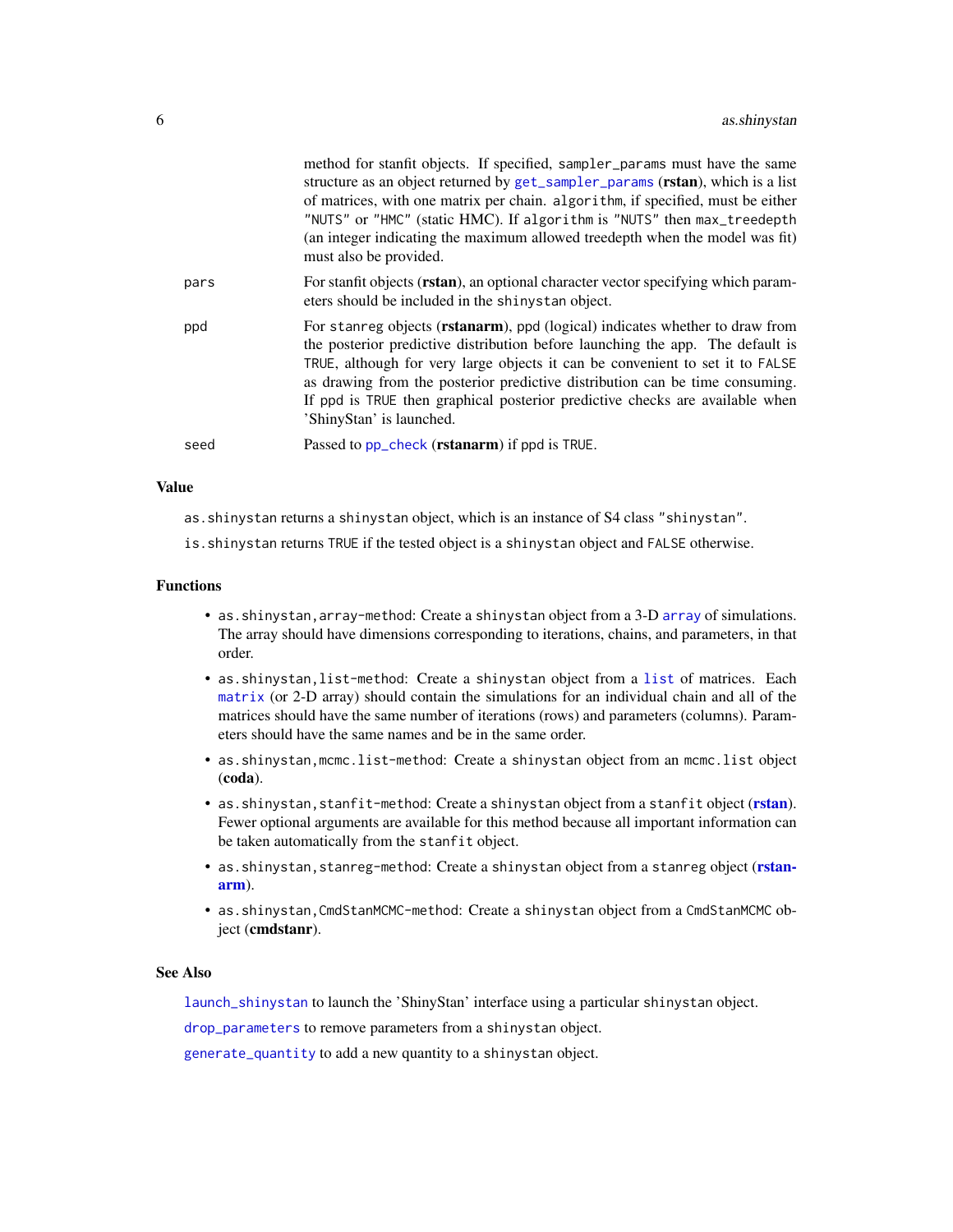# as.shinystan 7

#### Examples

```
## Not run:
sso <- as.shinystan(X, ...) # replace ... with optional arguments or omit it
launch_shinystan(sso)
## End(Not run)
## Not run:
########################
### list of matrices ###
########################
# Generate some fake data
chain1 <- cbind(beta1 = rnorm(100), beta2 = rnorm(100), sigma = resp(100))
chain2 \le cbind(beta1 = rnorm(100), beta2 = rnorm(100), sigma = rexp(100))
sso <- as.shinystan(list(chain1, chain2))
launch_shinystan(sso)
# We can also specify some or all of the optional arguments
# note: in order to use param_dims we need to rename 'beta1' and 'beta2'
# to 'beta[1]' and 'beta[2]'
colnames(chain1) <- colnames(chain2) <- c(paste0("beta[",1:2,"]"), "sigma")
sso2 <- as.shinystan(list(chain1, chain2),
                     model_name = "Example", warmup = 0,param\_dims = list(beta = 2, sigma = 0)launch_shinystan(sso2)
## End(Not run)
## Not run:
######################
### stanfit object ###
######################
library("rstan")
fit <- stan_demo("eight_schools")
sso <- as.shinystan(fit, model_name = "example")
## End(Not run)
## Not run:
######################
### stanreg object ###
######################
library("rstanarm")
example("example_model")
sso <- as.shinystan(example_model)
launch_shinystan(sso)
## End(Not run)
```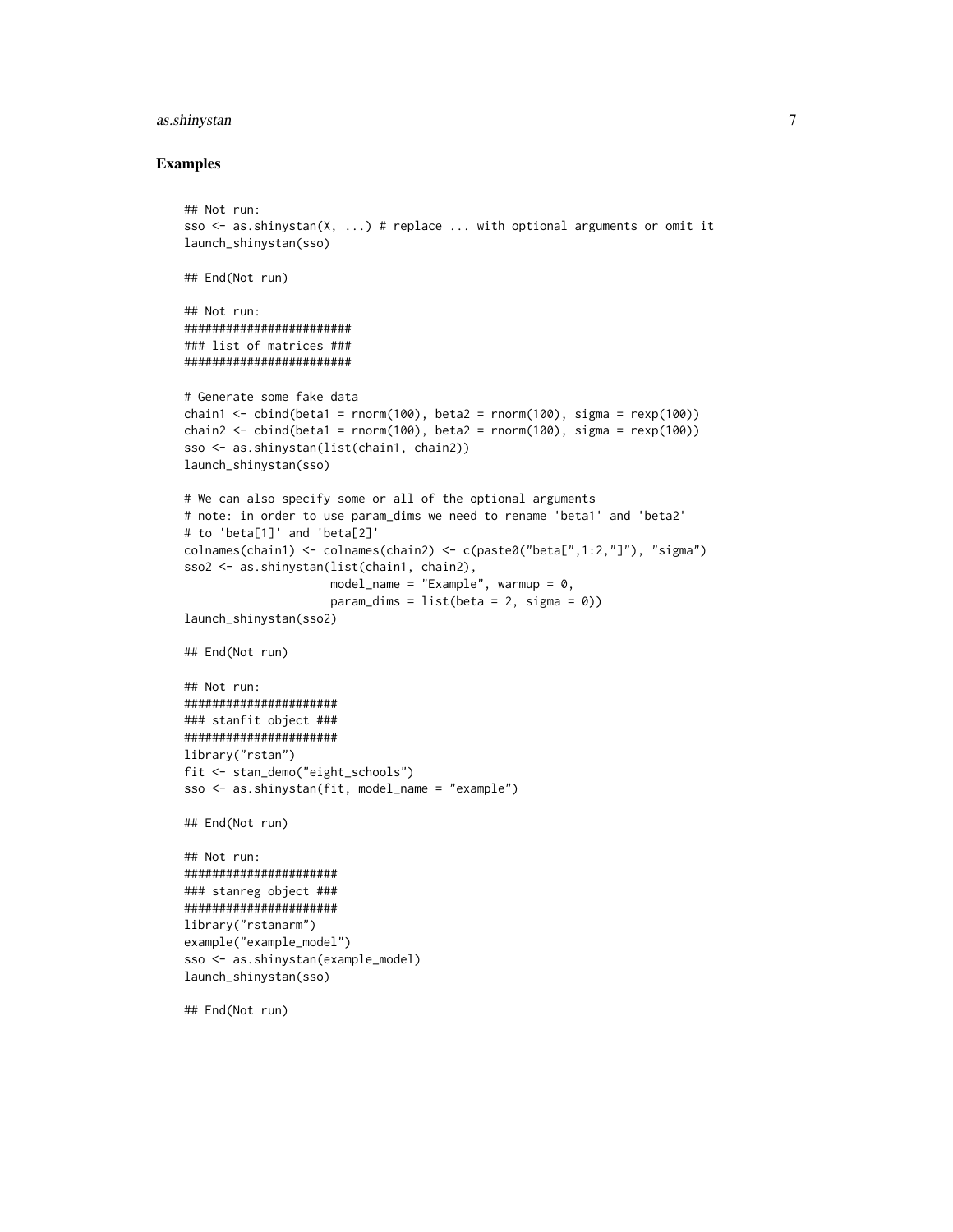<span id="page-7-1"></span><span id="page-7-0"></span>

#### **Description**

Requires a (free or paid) 'ShinyApps' account. Visit <https://www.shinyapps.io/> to sign up.

# Usage

```
deploy_shinystan(sso, appName, account = NULL, ..., deploy = TRUE)
```
#### Arguments

| <b>SSO</b> | A shinystan object.                                                                                                                                            |
|------------|----------------------------------------------------------------------------------------------------------------------------------------------------------------|
| appName    | The name to use for the application. Application names must be at least four<br>characters long and may only contain letters, numbers, dashes and underscores. |
| account    | shinyapps.io account username. Only required if more than one account is con-<br>figured on the system.                                                        |
| $\ddots$   | Optional arguments. See Details.                                                                                                                               |
| deploy     | Should the app be deployed? The only reason for this to be FALSE is if you just<br>want to check that the preprocessing before deployment is successful.       |

# Details

In ..., the arguments ppcheck\_data and ppcheck\_yrep can be specified. ppcheck\_data should be a vector of observations to use for graphical posterior predictive checking and ppcheck\_yrep should be a character string naming the parameter in sso containing the posterior predictive simulations/replications. The value of ppcheck\_yrep is only used to preselect the appropriate parameter/generated quantity to use for the posterior predictive checking. ppcheck\_yrep (but not ppcheck\_data) can also be set interactively on shinyapps.io when using the app.

#### Value

[Invisibly,](#page-0-0) TRUE if deployment succeeded (did not encounter an error) or, if deploy argument is set to FALSE, the path to the temporary directory containing the app ready for deployment (also invisibly).

# See Also

The example in the *Deploying to shinyapps.io* vignette that comes with this package.

<https://www.shinyapps.io/> to sign up for a free or paid 'ShinyApps' account and for details on how to configure your account on your local system using the **rsconnect** package from 'RStudio'.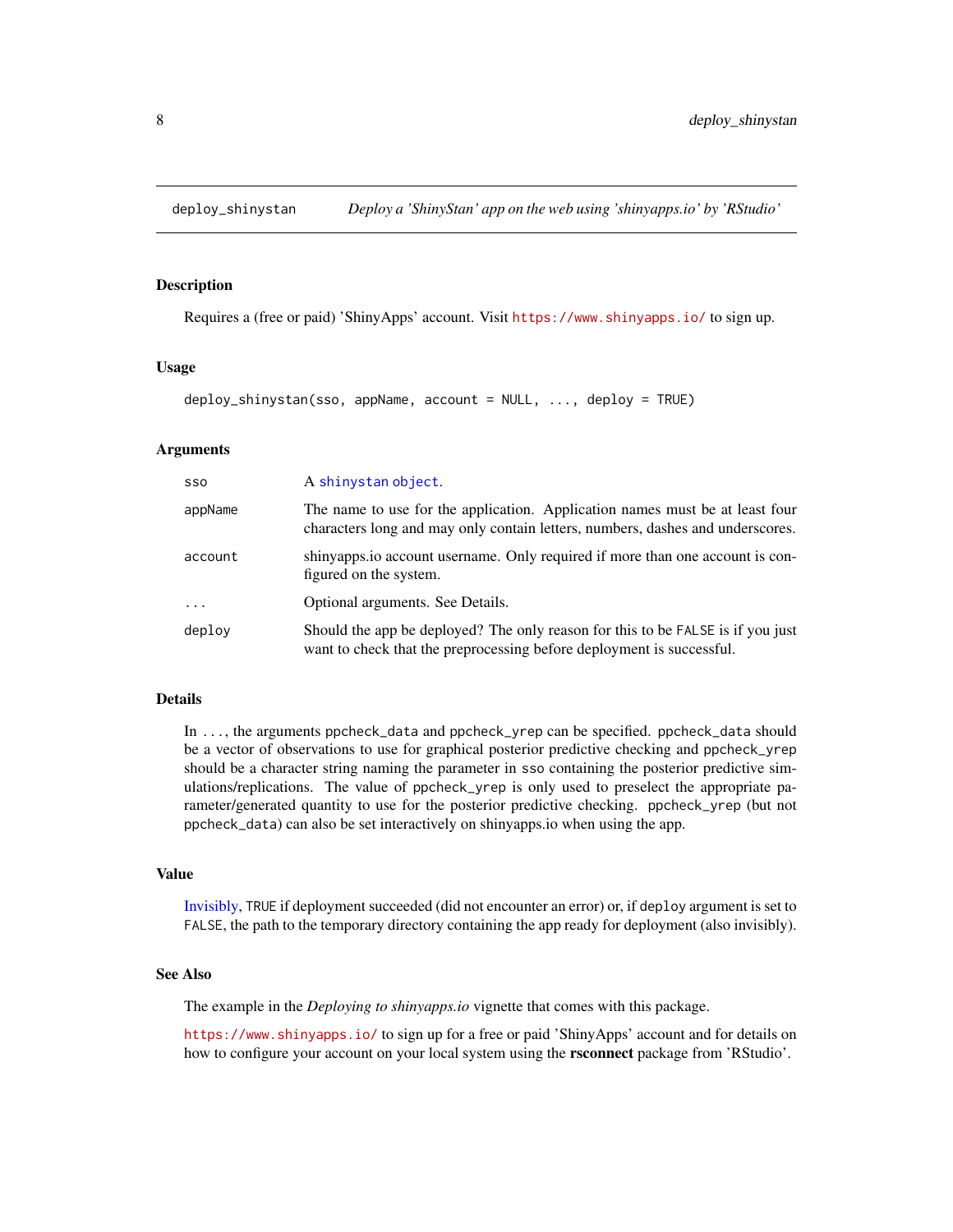# <span id="page-8-0"></span>drop\_parameters 9

#### Examples

```
## Not run:
# For this example assume sso is the name of the \code{shinystan} object for
# the model you want to use. Assume also that you want to name your app
# 'my-model' and that your shinyapps.io username is 'username'.
deploy_shinystan(sso, appName = "my-model", account = "username")
# If you only have one ShinyApps account configured then you can also omit
# the 'account' argument.
deploy_shinystan(sso, appName = "my-model")
## End(Not run)
```
<span id="page-8-1"></span>drop\_parameters *Drop parameters from a* shinystan *object*

# Description

Remove selected parameters from a shinystan object. This is useful if you have a very large shinystan object when you only want to look at a subset of parameters. With a smaller shinystan object, [launch\\_shinystan](#page-10-1) will be faster and you should experience better performance (responsiveness) after launching when using the 'ShinyStan' app.

#### Usage

```
drop_parameters(sso, pars)
```
# Arguments

| sso  | A shinystan object.                                                                                                                                                                                                                                                    |
|------|------------------------------------------------------------------------------------------------------------------------------------------------------------------------------------------------------------------------------------------------------------------------|
| pars | A character vector of parameter names. If the name of a non-scalar (e.g. vector,<br>matrix) parameter is included in pars all of its elements will be removed. Cur-<br>rently it is not possible to remove only a subset of the elements of a non-scalar<br>parameter. |

# Value

sso, with pars dropped.

#### See Also

[generate\\_quantity](#page-9-1) to add a new quantity to a shinystan object.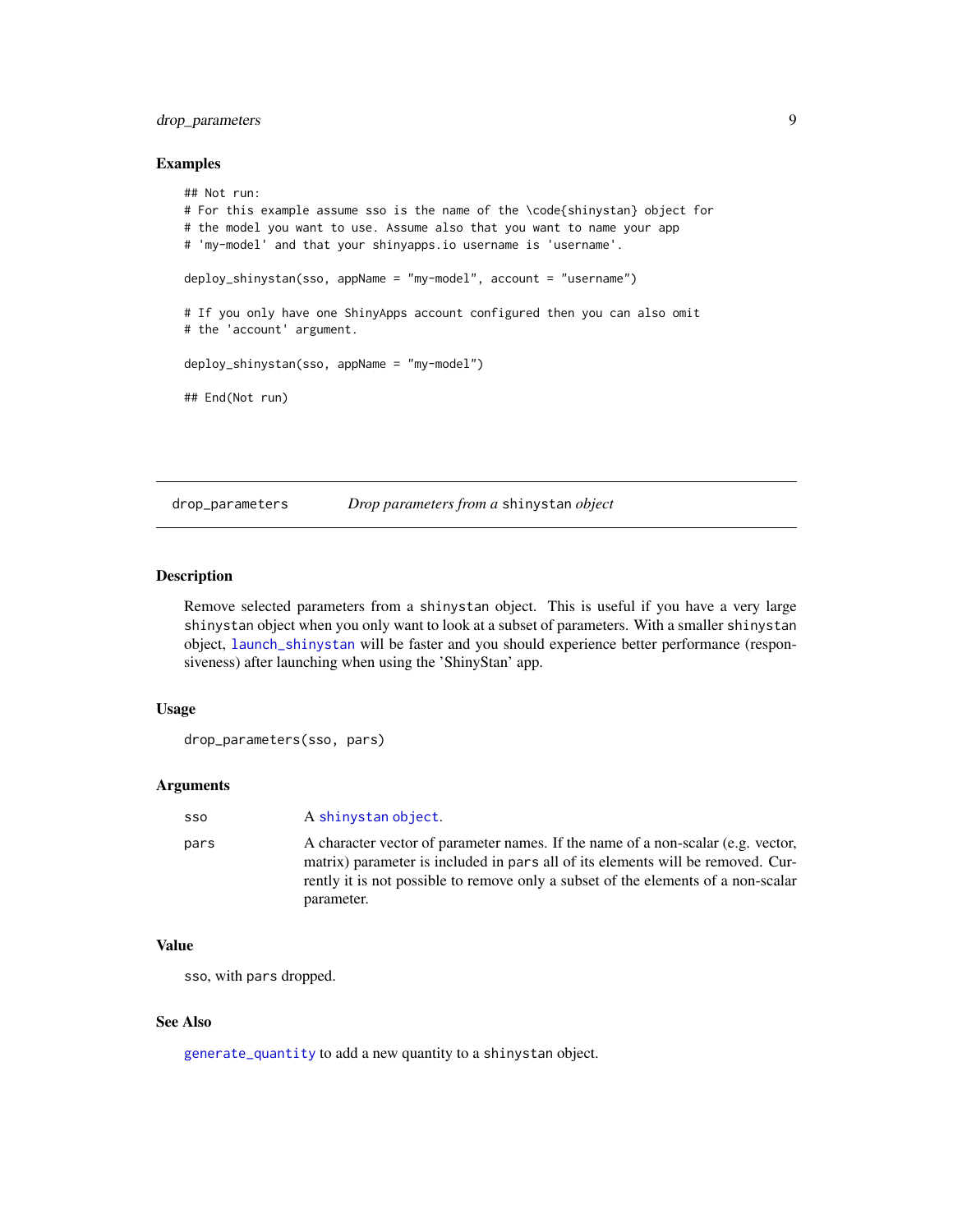# Examples

```
# Using example shinystan object 'eight_schools'
print(eight_schools@param_names)
# Remove the scalar parameters mu and tau
sso <- drop_parameters(eight_schools, pars = c("mu", "tau"))
print(sso@param_names)
# Remove all elements of the parameter vector theta
sso <- drop_parameters(sso, pars = "theta")
print(sso@param_names)
```
<span id="page-9-1"></span>generate\_quantity *Add new quantity to shinystan object*

# Description

Add to shinystan object a new parameter as a function of one or two existing parameters.

### Usage

generate\_quantity(sso, param1, param2, fun, new\_name)

# Arguments

| <b>SSO</b> | A shinystan object.                                                                          |
|------------|----------------------------------------------------------------------------------------------|
| param1     | Name of first parameter as character string.                                                 |
| param2     | Optional. Name of second parameter as character string.                                      |
| fun        | Function to call, i.e. function(param1) or function(param1, param2). See<br>Examples, below. |
| new_name   | Name for the new parameter as character string.                                              |

#### Value

sso, updated. See Examples.

# See Also

[drop\\_parameters](#page-8-1) to remove parameters from a shinystan object.

<span id="page-9-0"></span>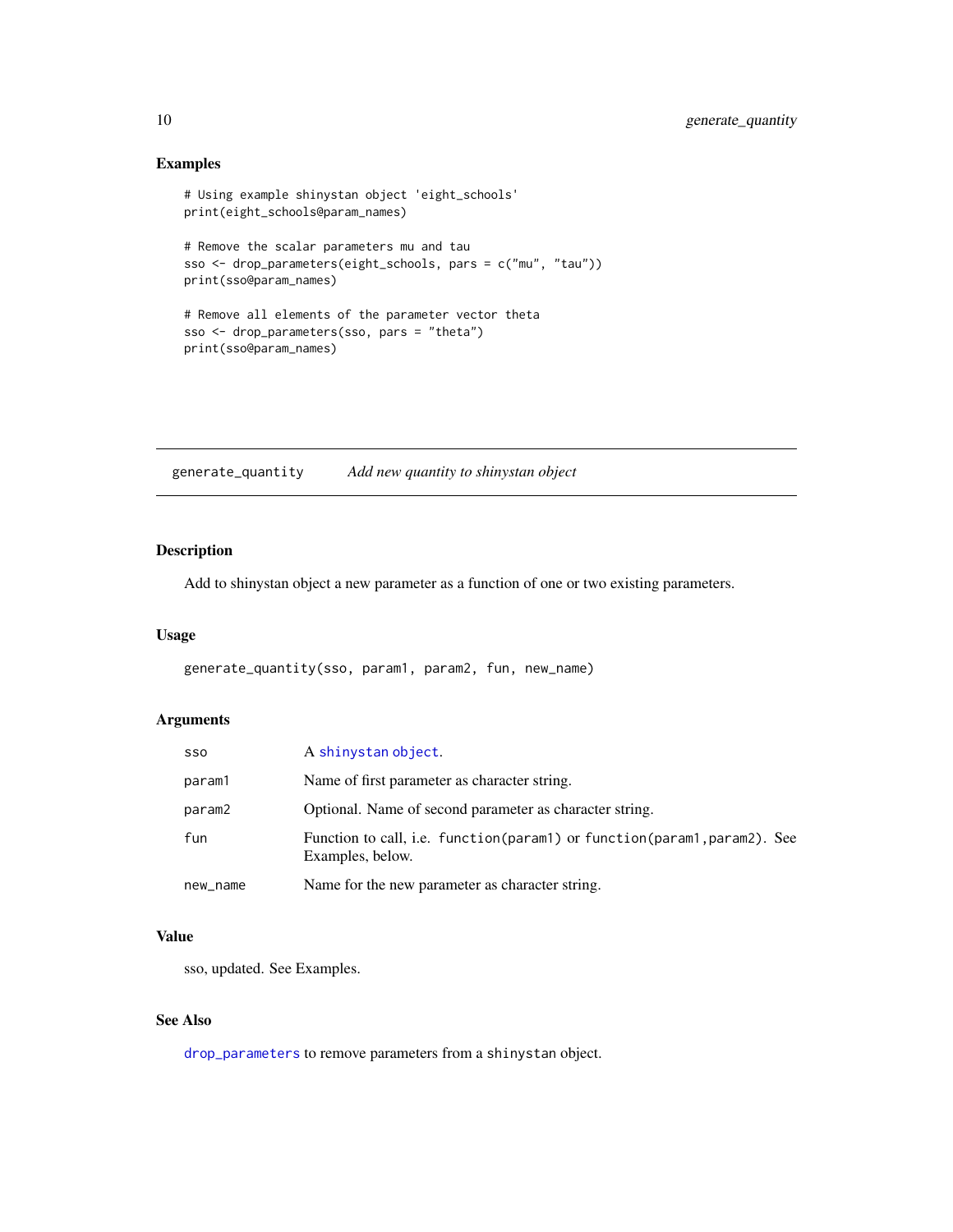# <span id="page-10-0"></span>launch\_shinystan 11

#### Examples

```
# Using example shinystan object 'eight_schools'
sso <- eight_schools
sso \leq generate_quantity(sso, fun = function(x) x^2,
                         param1 = "tau", new_name = "tau_sq")
sso <- generate_quantity(sso, fun = "-",
                         param1 = "theta[1]", param2 = "theta[2]",
                         new_name = "theta1minus2")
```
<span id="page-10-1"></span>launch\_shinystan *Launch the 'ShinyStan' app*

### Description

Launch the 'ShinyStan' app in the default web browser. 'RStudio' users also have the option of launching the app in the pop-up Viewer.

#### Usage

```
launch_shinystan(object, ...)
## Default S3 method:
launch_shinystan(object, ..., rstudio = getOption("shinystan.rstudio"))
## S3 method for class 'shinystan'
launch_shinystan(object, ..., rstudio = getOption("shinystan.rstudio"))
```
#### Arguments

| object  | The object to use. For the default method this can be an object of class "shinystan",<br>"stanfit", or "stanreg". To use other types of objects first create a shinystan<br>object using as. shinystan.                                                                        |
|---------|--------------------------------------------------------------------------------------------------------------------------------------------------------------------------------------------------------------------------------------------------------------------------------|
| $\cdot$ | Optional arguments passed to runApp.                                                                                                                                                                                                                                           |
| rstudio | Only relevant for 'RStudio' users. The default (FALSE) is to launch the app<br>in the user's default web browser rather than the pop-up Viewer provided by<br>'RStudio'. Users can change the default to TRUE by setting the global option<br>options(shinystan.rstudio=TRUE). |

## Value

The launch\_shinystan function is used for the side effect of starting the 'ShinyStan' app, but it also returns a shinystan object, an instance of S4 class "shinystan".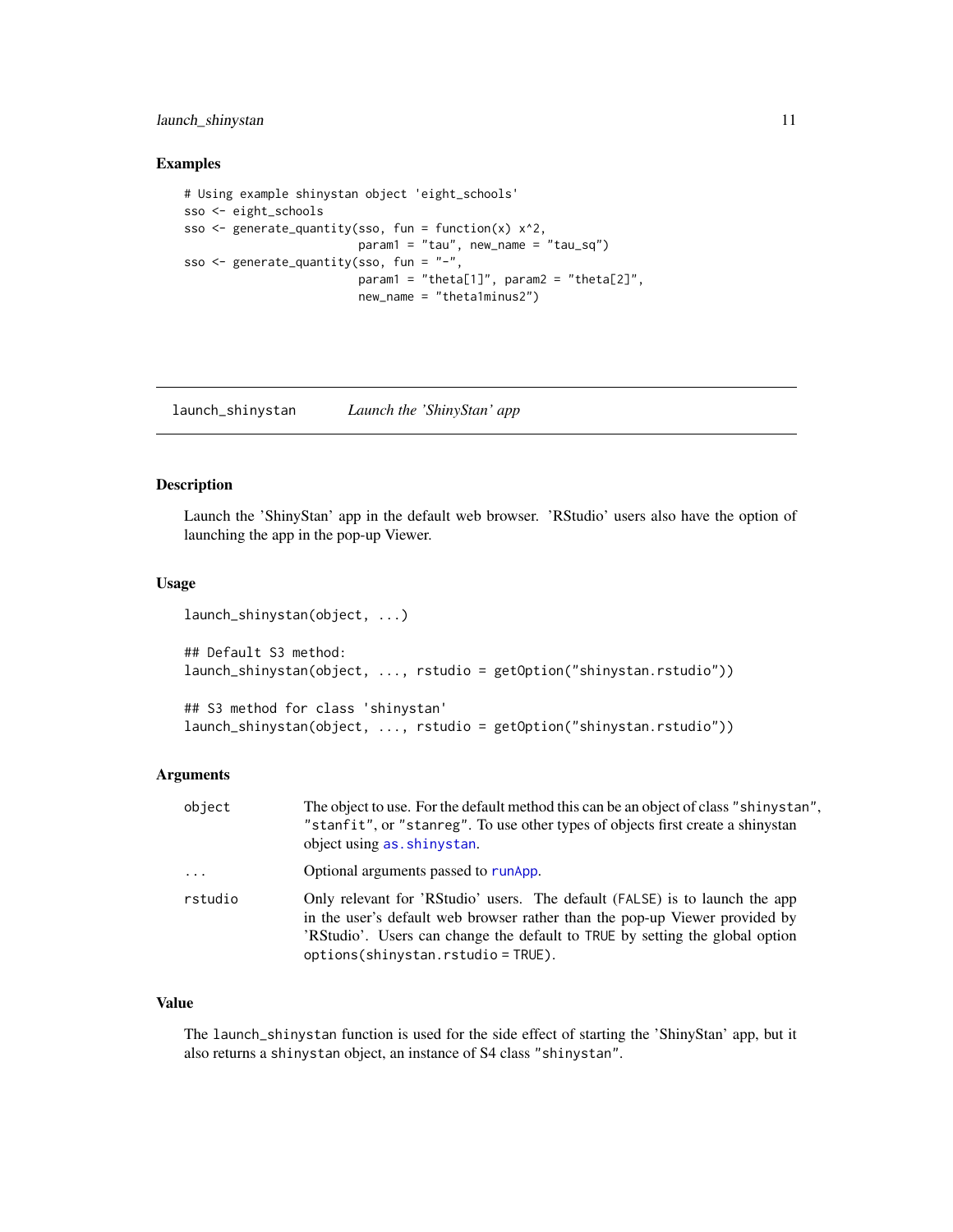#### <span id="page-11-0"></span>References

Muth, C., Oravecz, Z., and Gabry, J. (2018) User-friendly Bayesian regression modeling: A tutorial with rstanarm and shinystan. *The Quantitative Methods for Psychology*. 14(2), 99–119. [https:](https://www.tqmp.org/RegularArticles/vol14-2/p099/p099.pdf) [//www.tqmp.org/RegularArticles/vol14-2/p099/p099.pdf](https://www.tqmp.org/RegularArticles/vol14-2/p099/p099.pdf)

Gabry, J. , Simpson, D. , Vehtari, A. , Betancourt, M. and Gelman, A. (2019), Visualization in Bayesian workflow. \*J. R. Stat. Soc. A\*, 182: 389-402. doi:10.1111/rssa.12378 ([journal version](https://rss.onlinelibrary.wiley.com/doi/full/10.1111/rssa.12378), [preprint arXiv:1709.01449](https://arxiv.org/abs/1709.01449] [code on GitHub](https://github.com/jgabry/bayes-vis-paper))

### See Also

[as.shinystan](#page-3-1) for creating shinystan objects.

[update\\_sso](#page-17-1) to update a shinystan object created by a previous version of the package.

[launch\\_shinystan\\_demo](#page-12-1) to try a demo.

#### Examples

```
## Not run:
#######################################
# Example 1: 'sso' is a shinystan object
#######################################
# Just launch shinystan
launch_shinystan(sso)
# Launch shinystan and replace sso with an updated version of itself
# if any changes are made to sso while using the app
sso <- launch_shinystan(sso)
# Launch shinystan but save any changes made to sso while running the app
# in a new shinystan object sso2. sso will remained unchanged.
sso2 <- launch_shinystan(sso)
#######################################
# Example 2: 'sf' is a stanfit object
#######################################
# Just launch shinystan
launch_shinystan(sf)
# Launch shinystan and save the resulting shinystan object
sf_sso <- launch_shinystan(sf)
# Now sf_sso is a shinystan object and so Example 1 (above) applies when
# using sf_sso.
#######################################
# Example 3: 'fit' is an mcmc.list, array or list of matrices
```

```
#######################################
```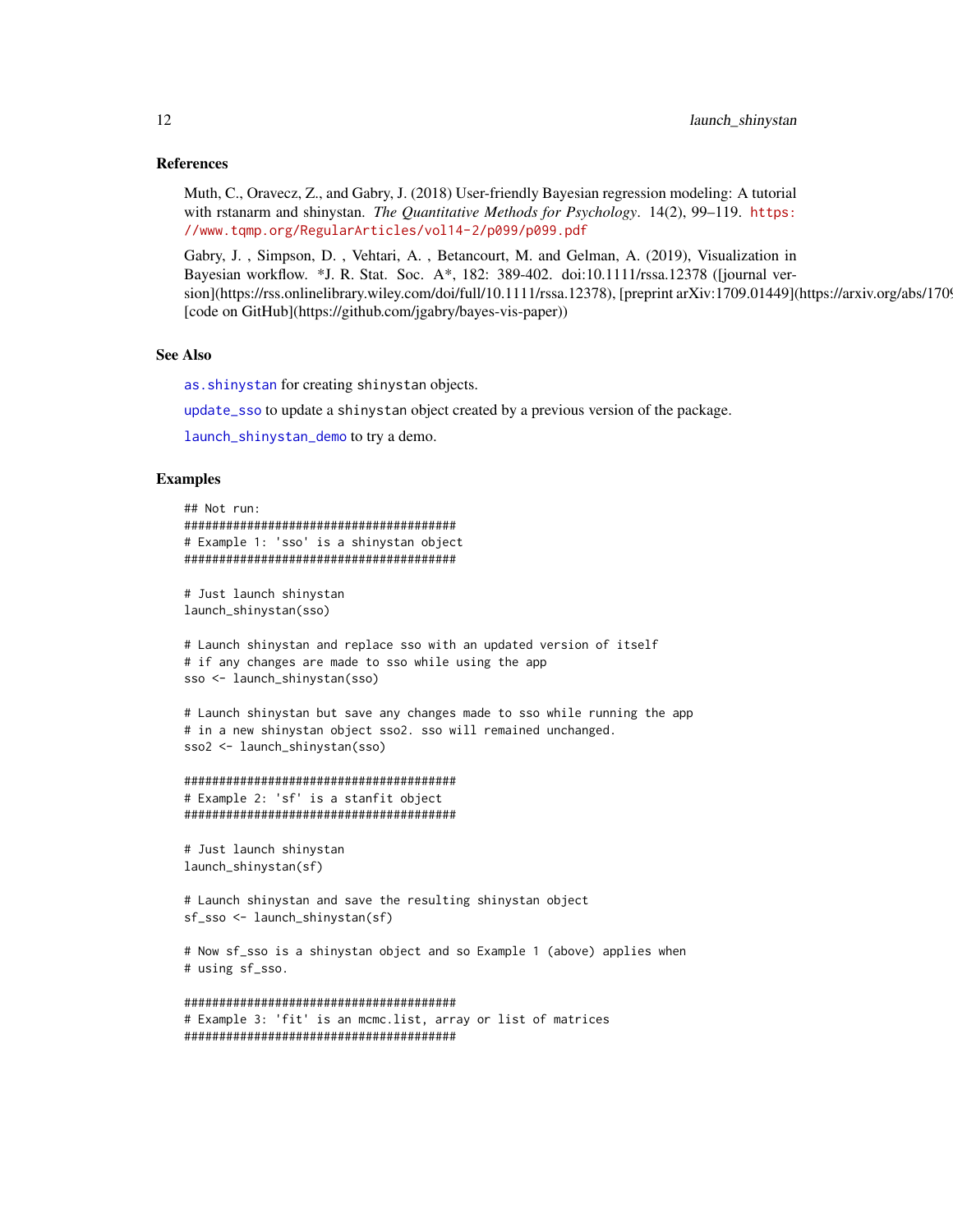<span id="page-12-0"></span># First create shinystan object (see ?as.shinystan) for full details)

## End(Not run)

<span id="page-12-1"></span>launch\_shinystan\_demo *'ShinyStan' demo*

# <span id="page-12-2"></span>Description

'ShinyStan' demo

# Usage

```
launch_shinystan_demo(
 demo_name = "eight_schools",
 rstudio = getOption("shinystan.rstudio"),
  ...
)
```
# Arguments

| demo_name | The name of the demo. Currently "eight_schools" is the only option, but<br>additional demos may be available in future releases.                                                                                                                                                   |
|-----------|------------------------------------------------------------------------------------------------------------------------------------------------------------------------------------------------------------------------------------------------------------------------------------|
|           | eight_schools Hierarchical meta-analysis model. See <i>Meta Analysis</i> chapter<br>of the 'Stan' manual https://mc-stan.org/users/documentation/.                                                                                                                                 |
| rstudio   | Only relevant for 'RStudio' users. The default (FALSE) is to launch the app<br>in the user's default web browser rather than the pop-up Viewer provided by<br>'RStudio'. Users can change the default to TRUE by setting the global option<br>$options(shinystan.rstudio = TRUE).$ |
| $\cdots$  | Optional arguments passed to runApp.                                                                                                                                                                                                                                               |

# Value

An S4 shinystan object.

# See Also

[launch\\_shinystan](#page-10-1) to launch the 'ShinyStan' interface using a particular shinystan object.

[as.shinystan](#page-3-1) for creating shinystan objects.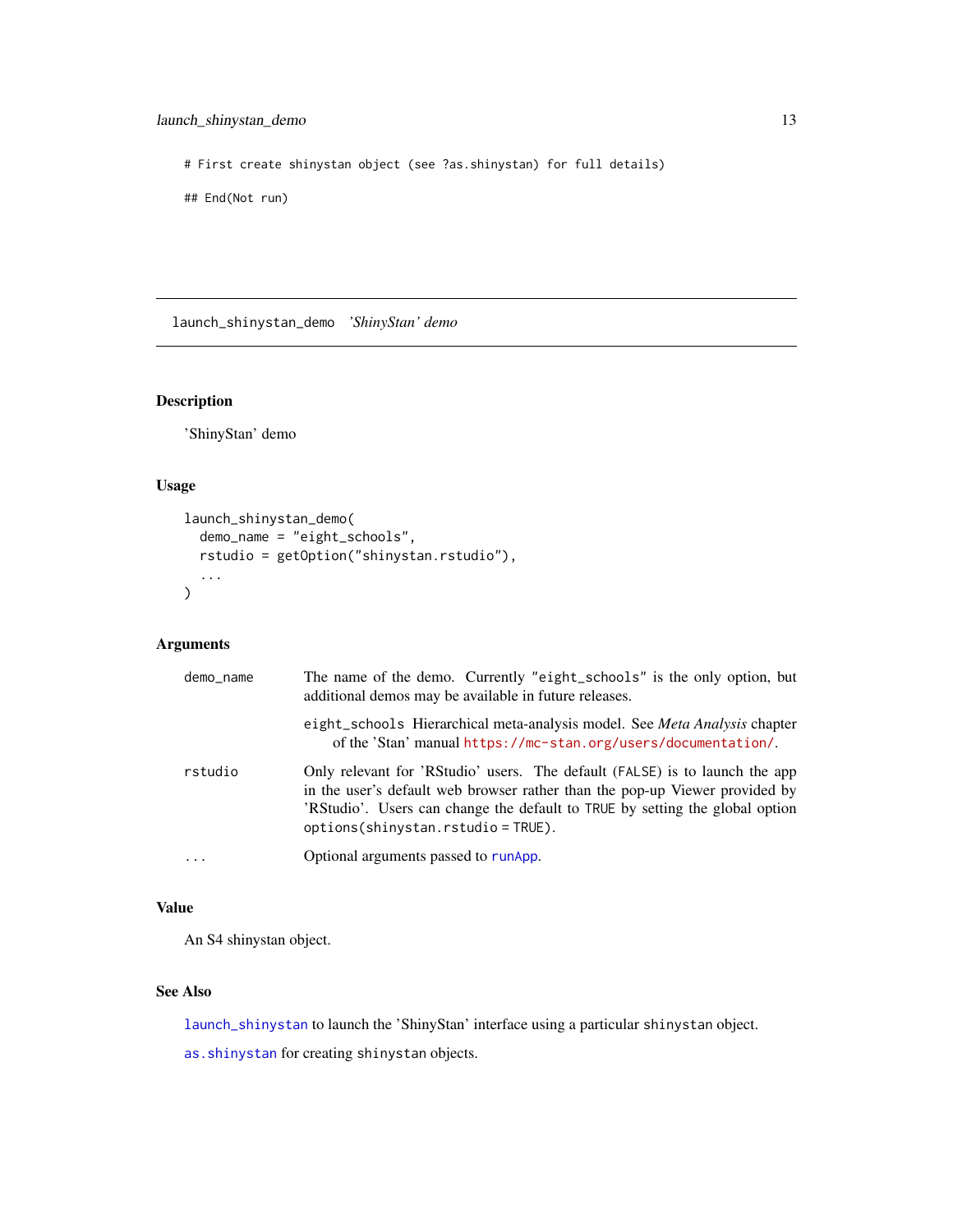#### <span id="page-13-0"></span>14 retrieve

#### Examples

```
## Not run:
# launch demo but don't save a shinystan object
launch_shinystan_demo()
# launch demo and save the shinystan object for the demo
sso_demo <- launch_shinystan_demo()
## End(Not run)
```
#### retrieve *Get summary statistics from shinystan object*

#### Description

From a shinystan object get rhat, effective sample size, posterior quantiles, means, standard deviations, sampler diagnostics, etc.

#### Usage

retrieve(sso, what, ...)

#### Arguments

| <b>SSO</b> | A shinystan object.                                                                                                                                                                                                                                                                                  |
|------------|------------------------------------------------------------------------------------------------------------------------------------------------------------------------------------------------------------------------------------------------------------------------------------------------------|
| what       | What do you want to get? See Details, below.                                                                                                                                                                                                                                                         |
| $\cdot$    | Optional arguments, in particular pars to specify parameter names (by default<br>all parameters will be used). For NUTS sampler parameters only (e.g. step-<br>size, treedepth) inc_warmup can also be specified to include/exclude warmup<br>iterations (the default is FALSE). See Details, below. |

### Details

The argument what can take on the values below. 'Args: arg' means that arg can be specified in ... for this value of what.

"rhat", "Rhat", "r\_hat", or "R\_hat" returns: Rhat statistics. Args: pars

"N\_eff", "n\_eff", "neff", "Neff", "ess", or "ESS" returns: Effective sample sizes. Args: pars

"mean" returns: Posterior means. Args: pars

"sd" returns: Posterior standard deviations. Args: pars

"se\_mean" or "mcse" returns: Monte Carlo standard error. Args: pars

"median" returns: Posterior medians. Args: pars.

"quantiles" or any string with "quant" in it (not case sensitive) returns:  $2.5\%, 25\%, 50\%, 75\%$ , 97.5% posterior quantiles. Args: pars.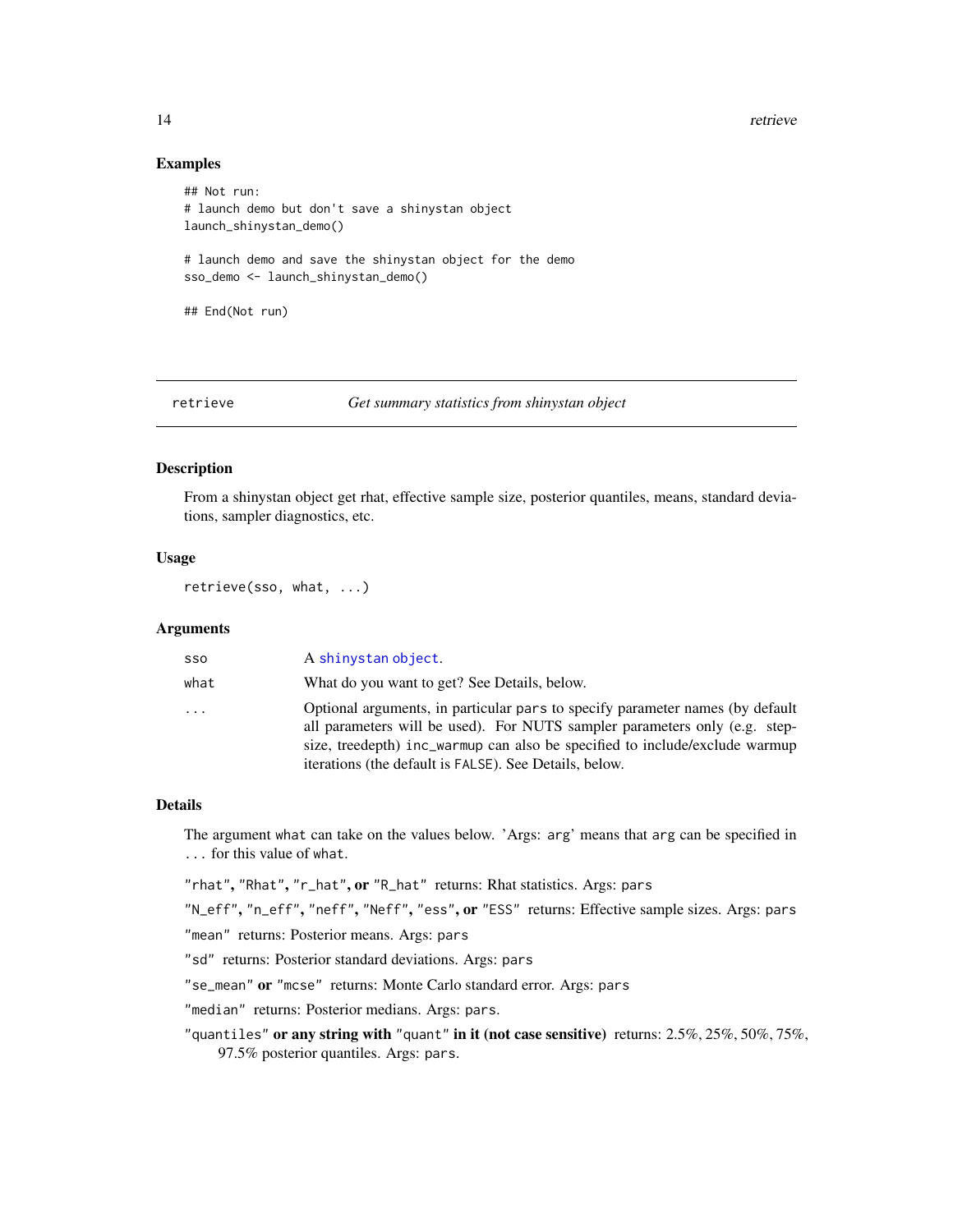- <span id="page-14-0"></span>"avg\_accept\_stat" or any string with "accept" in it (not case sensitive) returns: Average value of "accept stat" (which itself is the average acceptance probability over the NUTS subtree). Args: inc\_warmup
- "prop\_divergent" or any string with "diverg" in it (not case sensitive) returns: Proportion of divergent iterations for each chain. Args: inc\_warmup
- "max\_treedepth" or any string with "tree" or "depth" in it (not case sensitive) returns: Maximum treedepth for each chain. Args: inc\_warmup
- "avg\_stepsize" or any string with "step" in it (not case sensitive) returns: Average stepsize for each chain. Args: inc\_warmup

#### **Note**

Sampler diagnostics (e.g. "avg\_accept\_stat") only available for models originally fit using Stan.

#### Examples

```
# Using example shinystan object 'eight_schools'
sso <- eight_schools
retrieve(sso, "rhat")
retrieve(sso, "mean", pars = c('theta[1]', 'mu'))
retrieve(sso, "quantiles")
retrieve(sso, "max_treedepth") # equivalent to retrieve(sso, "depth"), retrieve(sso, "tree"), etc.
retrieve(sso, "prop_divergent")
retrieve(sso, "prop_divergent", inc_warmup = TRUE)
```
shinystan-class *S4* shinystan *objects*

#### **Description**

See as. shinystan for documentation on creating shinystan objects and [eight\\_schools](#page-12-2) for an example object.

#### Slots

model\_name ("character") Model name.

param\_names ("character") Parameter names.

param\_dims ("list") Parameter dimensions.

posterior\_sample ("array") MCMC sample.

summary ("matrix") Summary stats for posterior\_sample.

sampler\_params ("list") Sampler parameters (for certain Stan models only).

n\_chain ("integer") Number of chains.

n\_iter ("integer") Number of iterations per chain.

n\_warmup ("integer") Number of warmup iterations per chain.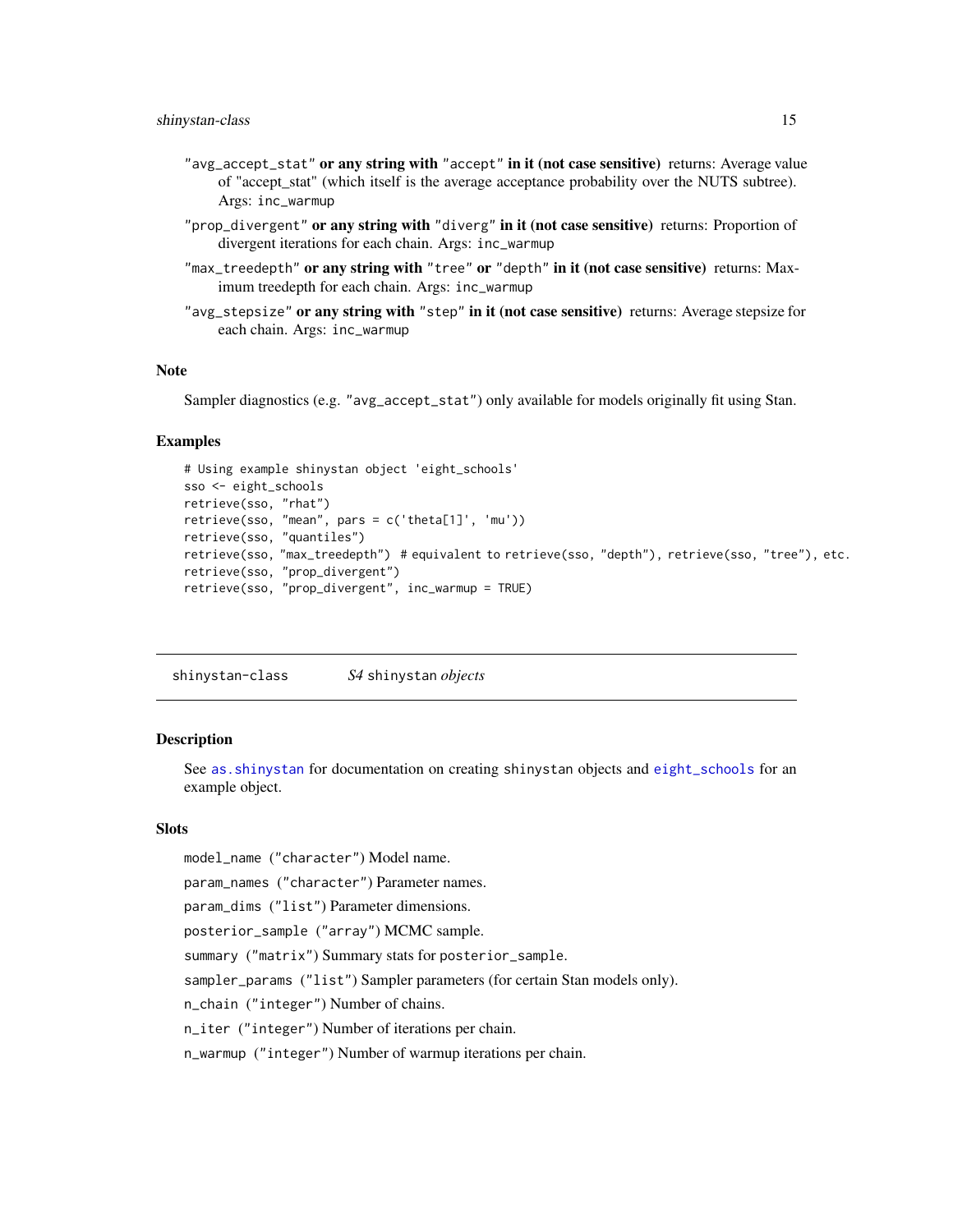user\_model\_info ("character") Notes to display on the **Notepad** page in the 'ShinyStan' GUI. model\_code ("character") Model code to display on the Model Code page in the 'ShinyStan' GUI.

misc ("list") Miscellaneous, for internal use.

### References

Muth, C., Oravecz, Z., and Gabry, J. (2018) User-friendly Bayesian regression modeling: A tutorial with rstanarm and shinystan. *The Quantitative Methods for Psychology*. 14(2), 99–119. [https:](https://www.tqmp.org/RegularArticles/vol14-2/p099/p099.pdf) [//www.tqmp.org/RegularArticles/vol14-2/p099/p099.pdf](https://www.tqmp.org/RegularArticles/vol14-2/p099/p099.pdf)

# See Also

[as.shinystan](#page-3-1) for creating shinystan objects.

[drop\\_parameters](#page-8-1) to remove parameters from a shinystan object.

[generate\\_quantity](#page-9-1) to add a new quantity to a shinystan object.

[shinystan-metadata](#page-15-2) to view or change metadata associated with a shinystan object.

<span id="page-15-2"></span>shinystan-metadata *View or change metadata associated with a* shinystan *object*

#### <span id="page-15-1"></span>Description

View or change metadata associated with a shinystan object

#### Usage

```
sso_info(sso)
```

```
model_code(sso, code = NULL)
```
notes(sso, note = NULL, replace = FALSE)

model\_name(sso, name = NULL)

#### Arguments

| <b>SSO</b> | A shinystan object.                                                                                                                                                            |
|------------|--------------------------------------------------------------------------------------------------------------------------------------------------------------------------------|
| code       | A string, containing model code to be added, that can be used as an argument to<br>cat. See Examples.                                                                          |
| note       | A string containing a note to add to any existing notes or replace existing notes,<br>depending on the value of replace.                                                       |
| replace    | If TRUE the existing notes are overwritten by note if note is specified. If FALSE<br>(the default) if note is specified then its content is appended to the existing<br>notes. |
| name       | A string giving the new model name to use.                                                                                                                                     |

<span id="page-15-0"></span>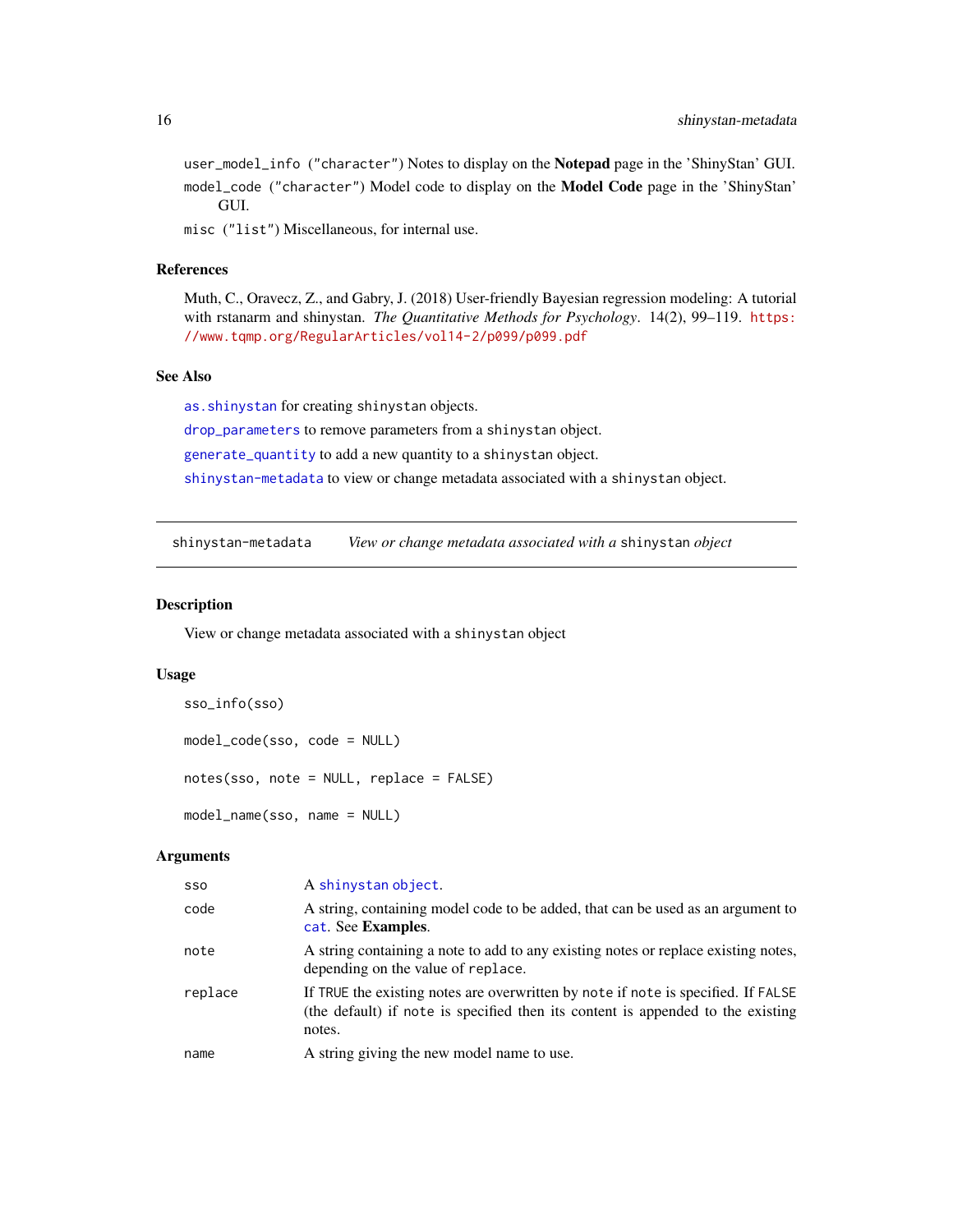#### <span id="page-16-0"></span>Value

sso\_info prints basic metadata including number of parameters, chains, iterations, warmup iterations, etc. It does not return anything.

model\_code returns or replaces model code stored in a shinystan object. If code is NULL then any existing model code stored in sso is returned as a character string. If code is specified then an updated shinystan object is returned with code added. For shinystan objects created from stanfit (rstan) and stanreg (rstanarm) objects, model code is automatically taken from that object and does not need to be added manually. From within the 'ShinyStan' interface model code can be viewed on the Model Code page.

notes returns, amends, or replaces notes stored in a shinystan object. If note is NULL then any existing notes stored in sso are returned as a character string. If note is specified then an updated shinystan object is returned with either note added to the previous notes (if replace=FALSE) or overwritten by note (if replace = TRUE). From within the 'ShinyStan' interface, notes are viewable on the Notepad page.

model\_name returns or replaces the model name associated with a shinystan object. If name is NULL then the current model name is returned. If name is specified then sso is returned with an updated model name.

#### See Also

[as.shinystan](#page-3-1) for creating shinystan objects.

[drop\\_parameters](#page-8-1) to remove parameters from a shinystan object.

[generate\\_quantity](#page-9-1) to add a new quantity to a shinystan object.

### Examples

```
# use eight_schools example object
sso <- eight_schools
```

```
################
### sso_info ###
################
```
sso\_info(sso)

```
##################
### model_code ###
##################
```

```
# view model code in example shinystan object 'eight_schools'
cat(model_code(sso))
```

```
# change the model code in sso
# some jags style code
my_code <- "
model {
   for (i in 1:length(Y)) {
    Y[i] ~ dpois(lambda[i])
     log(lambda[i]) <- inprod(X[i,], theta[])
```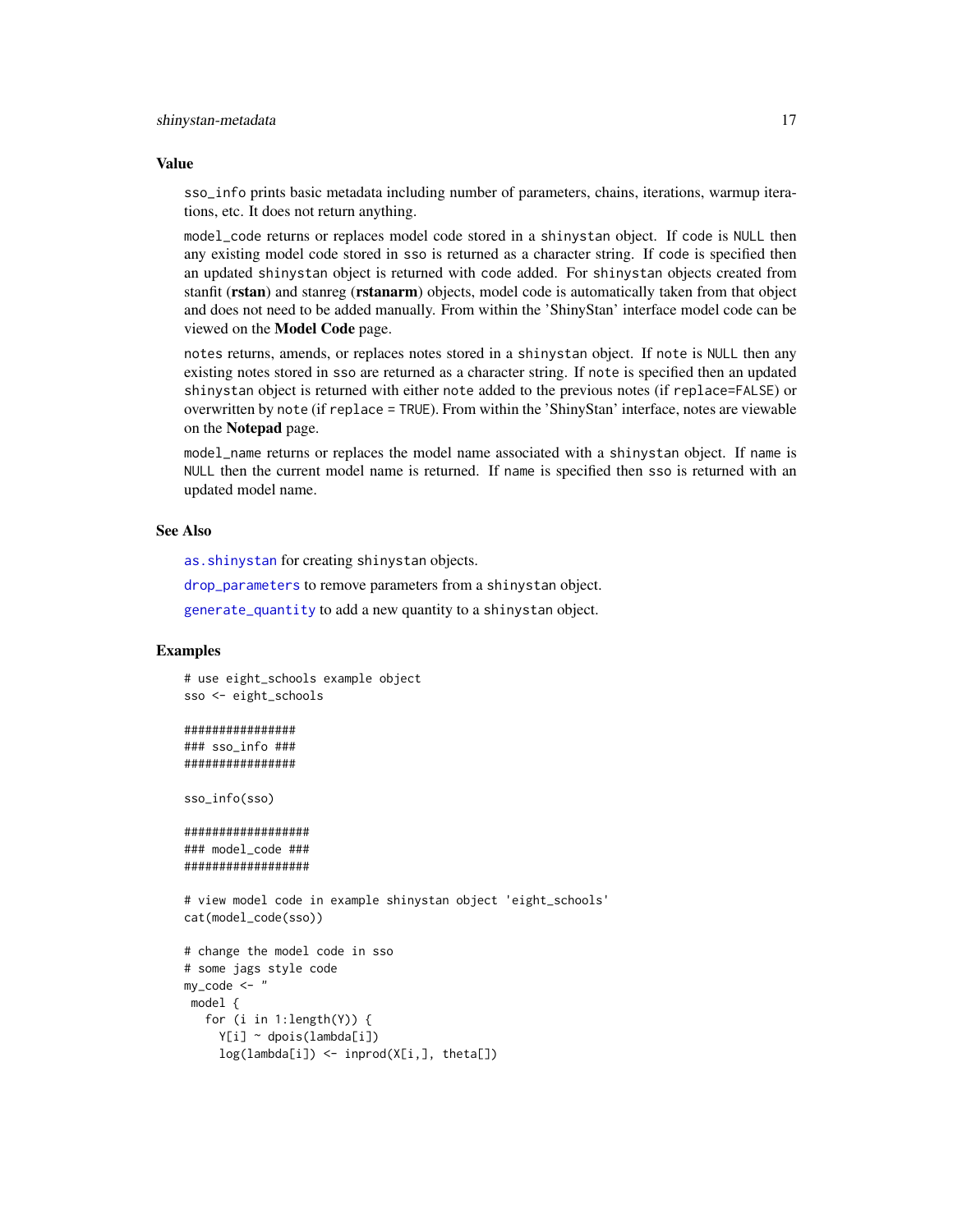```
}
  for (j in 1:J) {
     theta[j] \sim dt(0.0, 1.0, 1.0)
  }
}
"
sso <- model_code(sso, my_code)
cat(model_code(sso))
#############
### notes ###
#############
# view existing notes
notes(sso)
# add a note to the existing notes
sso <- notes(sso, "New note")
notes(sso)
cat(notes(sso))
# replace existing notes
sso <- notes(sso, "replacement note", replace = TRUE)
notes(sso)
##################
### model_name ###
##################
# view model name
model_name(sso)
# change model name
sso <- model_name(sso, "some other name")
identical(model_name(sso), "some other name")
```
<span id="page-17-1"></span>update\_sso *Update an object created by the previous version of shinystan*

# Description

If you encounter any errors when using a shinystan object (sso) created by a previous version of shinystan, you might need to run update\_sso. If update\_sso does not resolve the problem and you still have the object (e.g. stanfit, stanreg, mcmc.list) from which sso was originally created, you can create a new shinystan object using [as.shinystan](#page-3-1).

#### Usage

update\_sso(sso)

<span id="page-17-0"></span>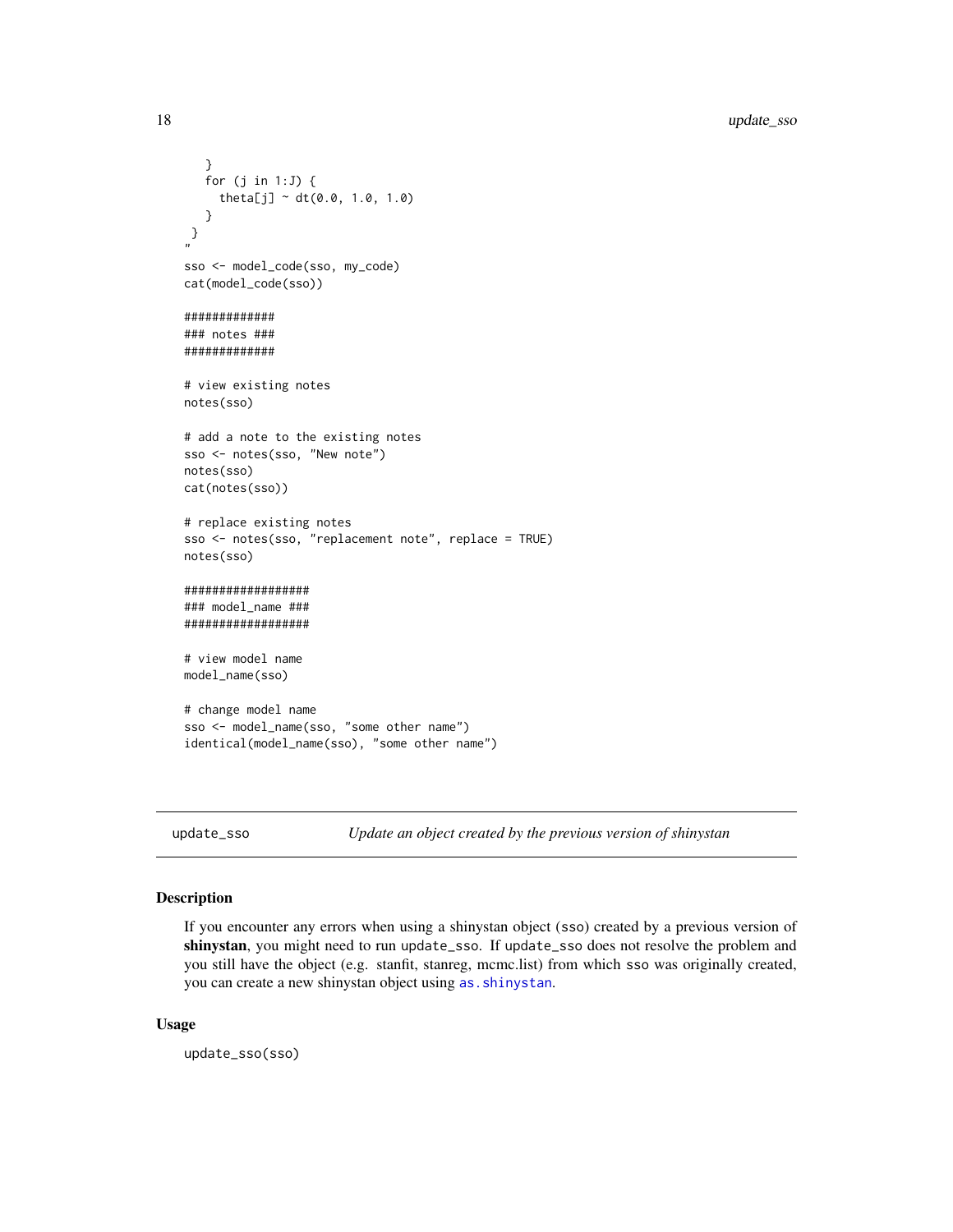# <span id="page-18-0"></span>update\_sso 19

### Arguments

sso A [shinystan object](#page-3-1).

### Value

If sso is already compatible with your version of shinystan then sso itself is returned and a message is printed indicating that sso is already up-to-date. Otherwise an updated version of sso is returned unless an error is encountered.

# See Also

[as.shinystan](#page-3-1) for creating shinystan objects.

# Examples

```
## Not run:
sso_new <- update_sso(sso)
```
## End(Not run)